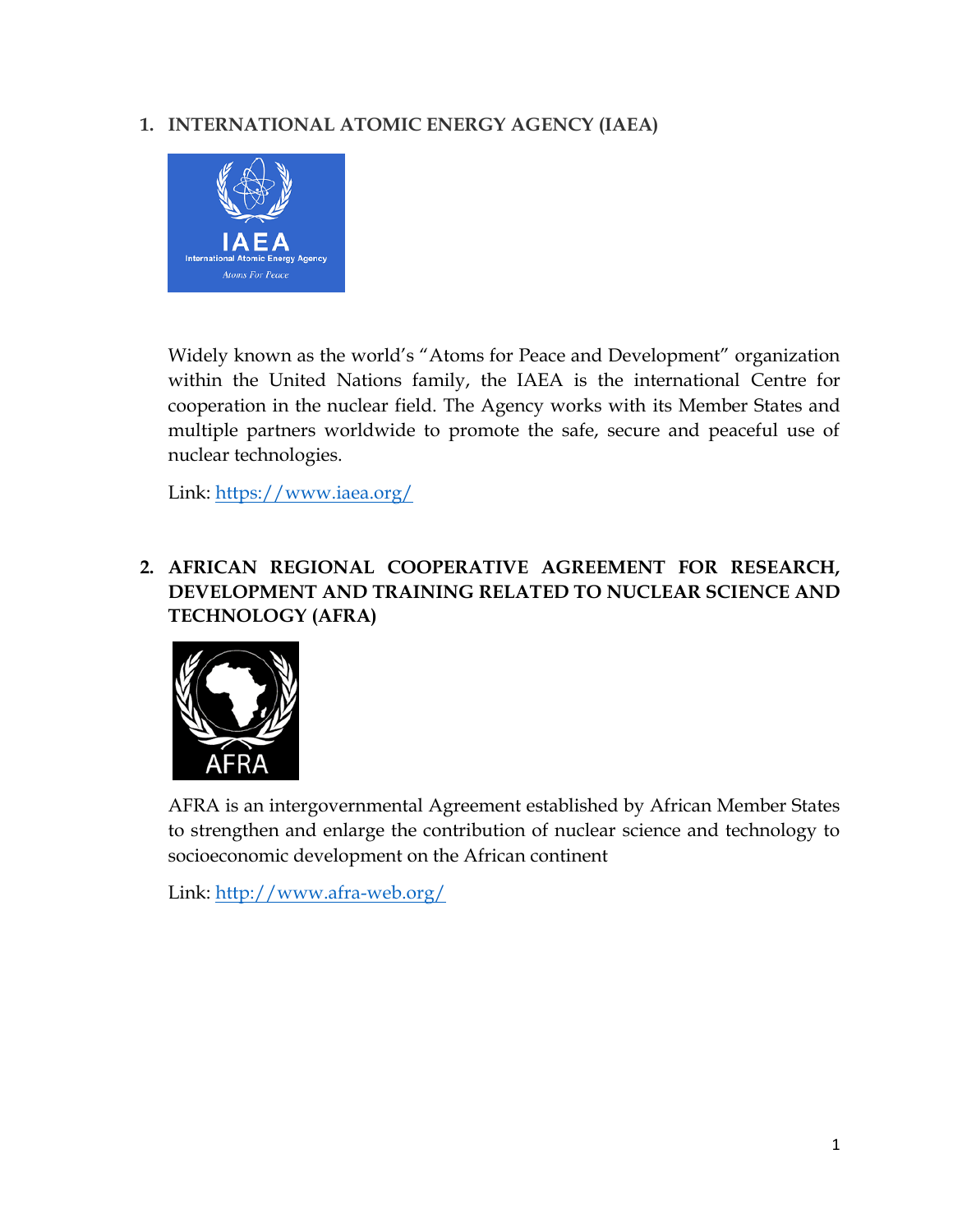#### **3. FORUM OF NUCLEAR REGULATORY BODIES IN AFRICA (FNRBA)**



The Forum of Nuclear Regulatory Bodies in Africa (FNRBA) was established on 26 March 2009. The establishment of FNRBA is considered as a key milestone catalyzing the enhancement, strengthening and harmonization of radiation and nuclear safety and security regulatory infrastructure in member states and serve as effective platform for the exchange of regulatory experiences and practices among the nuclear regulatory bodies in Africa.

The purpose of FNRBA is to be instrumental to the enhancement, strengthening and harmonization of the radiation protection, nuclear safety and security regulatory infrastructure and framework among its members.

Link:<https://gnssn.iaea.org/main/FNRBA/Pages/default.aspx>

## **4. COMMISSION FOR THE COMPREHENSIVE NUCLEAR-TEST-BAN TREATY ORGANIZATION (CTBTO)**



The Preparatory Commission for the Comprehensive Nuclear-Test-Ban Treaty Organization (CTBTO) was set up in 1996 with its headquarters in Vienna, Austria. It is an interim organization tasked with building up the verification regime of the Comprehensive Nuclear-Test-Ban Treaty (CTBT) in preparation for the Treaty's entry into force as well as promoting the Treaty's universality.

Link:<https://www.ctbto.org/the-organization/>